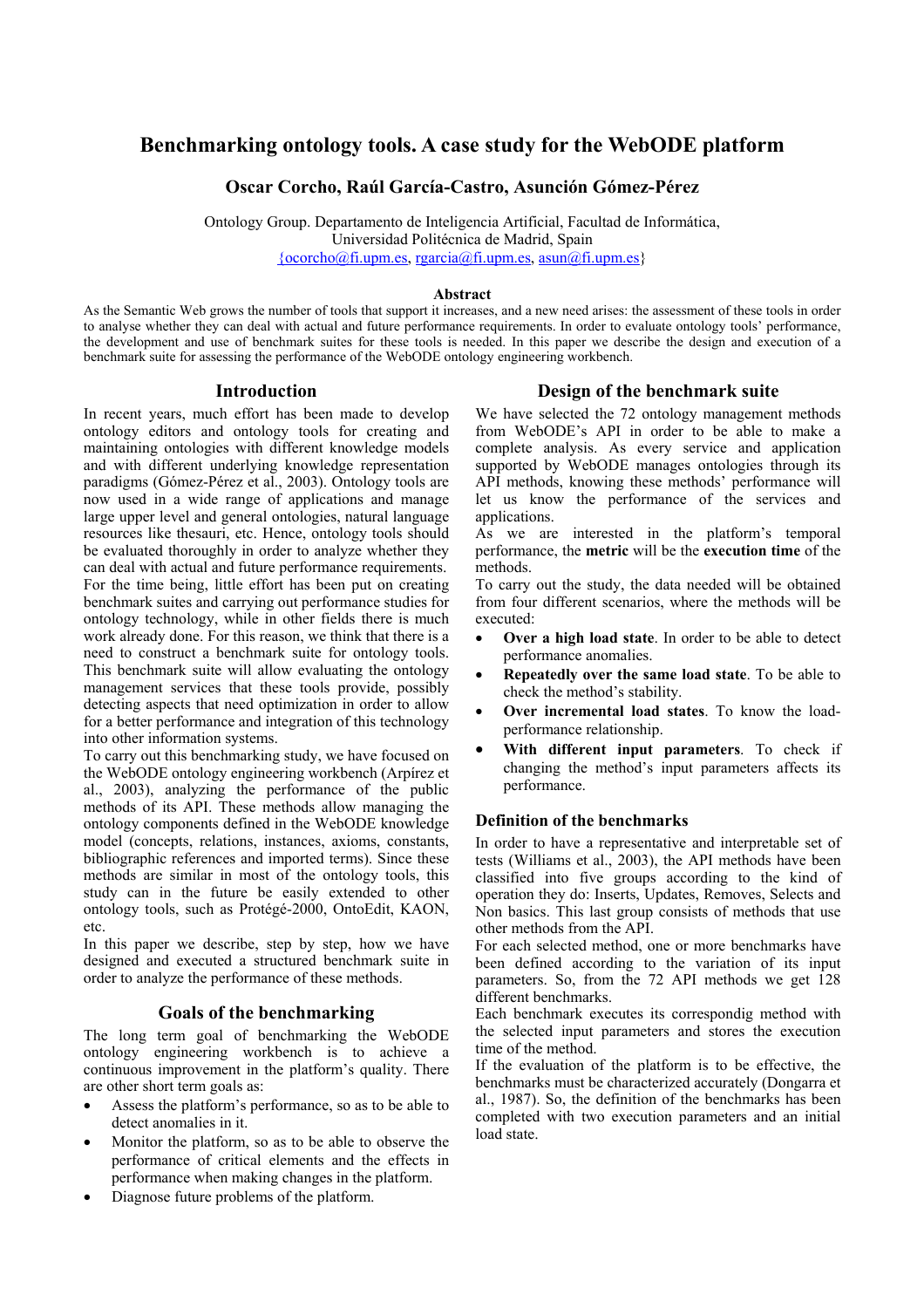# **Definition of the execution parameters**

As the benchmarks must be robust and scalable, allowing variable and unpredictable input rates and behavior (Bull et al., 1999; Shirazi et al., 1999), they have been parameterized according to two parameters:

- **Load factor (X)**. Sets the load factor for each benchmark's initial state.
- **Number of iterations (N)**. Sets the number of consecutive executions of the method in a single benchmark.

# **Definition of the load state**

Every benchmark must be compared according to the same situation. So, a common initial load state has been defined for each benchmark group defined previously.

The initial load state of each individual benchmark has been defined as the ontology components that must exist in the platform in order to execute the benchmark with no errors.

The initial state of each benchmark group is the union of the initial states of each benchmark in the group. Table 1 shows the initial load state of the Updates group.

| pdates group      |                     |                       |
|-------------------|---------------------|-----------------------|
| 1 ontology with   | X term references   |                       |
|                   | 1 concept with      | X class attributes    |
|                   |                     | X instance attributes |
|                   |                     | X synonyms            |
|                   | X concepts with     | 1 class attribute     |
|                   |                     | 1 instance attribute  |
|                   |                     | l synonym             |
|                   | X constants         |                       |
|                   | X formulas          |                       |
|                   | X groups            |                       |
|                   |                     |                       |
| X ontologies with | term reference<br>1 |                       |
|                   | concept             |                       |
|                   | constant            |                       |
|                   | formula             |                       |
|                   | group               |                       |

Table 1: Initial load state of the Updates group

## **Execution of the benchmark suite**

The benchmarks have been implemented with Java, using only standard libraries and with no graphical components, in order to have a portable benchmark suite.

Once defined and implemented, each benchmark has been run several times with different number of iterations (N=10, 50, 75, 100, 200, 300, 500, 1000, 2000, 3000, 4000, and 5000) and with increasing load factors  $(X=10, 10)$ 50, 75, 100, 200, 300, 500, 1000, 2000, 3000, 4000, and 5000). As with a load factor of 5000 we have obtained enough data to be able to differentiate the methods' performance and their behavior, the benchmarks haven't been executed with higher load factors.

The execution results have been stored in a hierarchical measurement data library, in order to be able to access them easily.

# **Analysis of the results**

First of all, we have to bear in mind that the conclusions obtained after analyzing the results are usually temporary limited (Gray, 1993). As the methods in the API will undergo changes, these results just inform us about WebODE's current performance, not its future one.

The data obtained after running the benchmarks is the measurement of the execution times of the methods. As this data can't be used directly, it must be transformed to obtain analyzable data.

From the raw results we can obtain:

- **Graphs** that show the behavior through time of the methods.
- **Statistical values** worked out from the execution times of the methods.

Statistical values obtained are central tendency measures (mean, median and mode), variation measures (variance and standard deviation), and Pearson's correlation which will show us the linear strength of the determinations.

Also, we have calculated the percentage of measurements out of interval and estimated the function determined by the execution times through simple regression.

In the graphs, we can see periodically peaks representing high execution times, due to tasks from the systems that run under the platform, like Java or Oracle. That's why we have worked with a "smoothed" version of the graphs, so they are easier to analyze. In order to smooth the graphs, only the medians of the values from each pixel interval have been drawn.

The original graph from benchmark1 1 14 (which adds values to class attributes using the method *addValueToClassAttribute*) can be seen in Figure 1 and its smoothed graph appears in Figure 2.



Figure 1: Original graph from benchmark1 1 14



Figure 2: Smoothed graph from benchmark1 1 14 Let us see now the analysis for each scenario proposed above:

### **Running over a high load state**

In order to compare the performance of the different methods, we have analyzed the median of its execution time when running the benchmarks over the maximum load state  $(X=5000)$ , with the maximum number of iterations (N=5000).

Table 2 shows the median of the execution times of the Updates' group of benchmarks.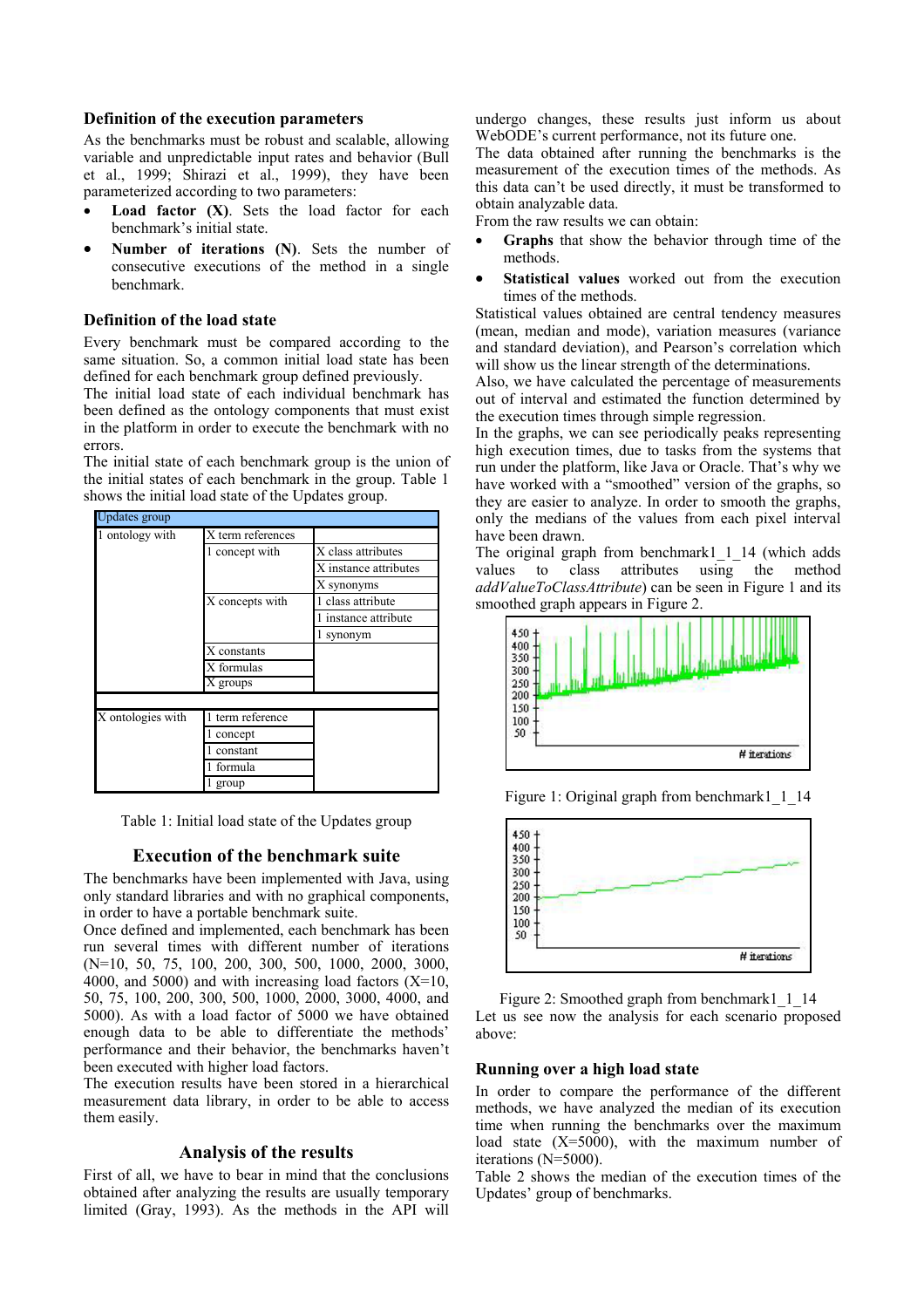| <b>Benchmark</b>   | Method                  | Median      |
|--------------------|-------------------------|-------------|
| benchmark1 2 09    | updateInstanceAttribute | 201.0 ms.   |
| benchmark1 2 10    | updateInstanceAttribute | 191.0 ms.   |
| benchmark1 2 11    | updateSynonym           | $120.0$ ms. |
| benchmark1 2<br>12 | updateSynonym           | $110.0$ ms. |
| benchmark1 2 14    | updateConstant          | 110.0 ms.   |
| benchmark1 2 17    | updateGroup             | $100.0$ ms. |
| benchmark1 2 18    | updateGroup             | 100.0 ms.   |
| benchmark1 2 07    | updateClassAttribute    | $80.0$ ms.  |
| benchmark1 2 08    | updateClassAttribute    | 80.0 ms.    |
| benchmark1 2       | updateConstant          | $60.0$ ms.  |

Table 2: Execution times of the Update´s group of

**Running over incremental load states**<br>
Only 14 methods (19%) of the whole benchmark suite<br> **Running over incremental load states** have an execution time greater than 250 ms.<br>In order to compare the performance of the different<br>that are an execution time greater than 250 ms.

In every case, the percentage of values out of interval is very low (less than 2%), which is an acceptable value.

Pearson's correlation coefficient shows what can be seen to the naked eye, that there is little linear strength between the values, because of the numerous peaks in the execution times.

In order to compare whether there is a variation in the performance when running a method repeatedly, the key factor is the behavior of the functions defined by the execution times when running the benchmarks over the maximum load state  $(X=5000)$ , with the maximum number of iterations (N=5000).

In most cases, execution times remain constant through time (like in Figure 3), in some cases the execution time diminishes (like in Figure 4), although this is not worrying because performance increases. But, there are 4 methods  $(5%)$  whose execution time increases through time with a slope greater than 0.02 (like in Figure 5).



Figure 3: Graph from benchmark1 2 09 (the execution time remains constant through iterations)



Figure 4: Graph from benchmark1\_3\_10 (the execution  $(N=5000)$ ).



Figure 5: Graph from benchmark1  $-1$  18 (the execution time increases through iterations)

methods when increasing the load, we have analyzed the function defined by the medians of the execution times of each benchmark from a minimal initial state  $(X=10)$  to a maximum one  $(X=5000)$ , with the maximum number of iterations (N=5000).

Although some of the estimated functions are constant, like the one shown in Figure 6, most of them have a positive slope as can be seen in Figure 7. Only in 11 **Running repeatedly over the same load state** entries between  $\frac{1}{2}$  methods (15%), this slope is greater than 0.02.



Figure 6: Graph from the medians of benchmark1 2 04 (the estimated function is constant)





Besides, Pearson's correlation coefficient values show a high linear relation, meaning that the evolution through time of the execution times behaves linearly.

### **Running with different input parameters**

In order to compare the performance of the different methods when changing its input parameters, we have analyzed the behavior of the benchmarks that use the same method when running over the maximum load state  $(X=5000)$ , with the maximum number of iterations

time decreases through iterations) In general, the method's performance is not sensible to parameter changes. The only exceptions are 12 methods